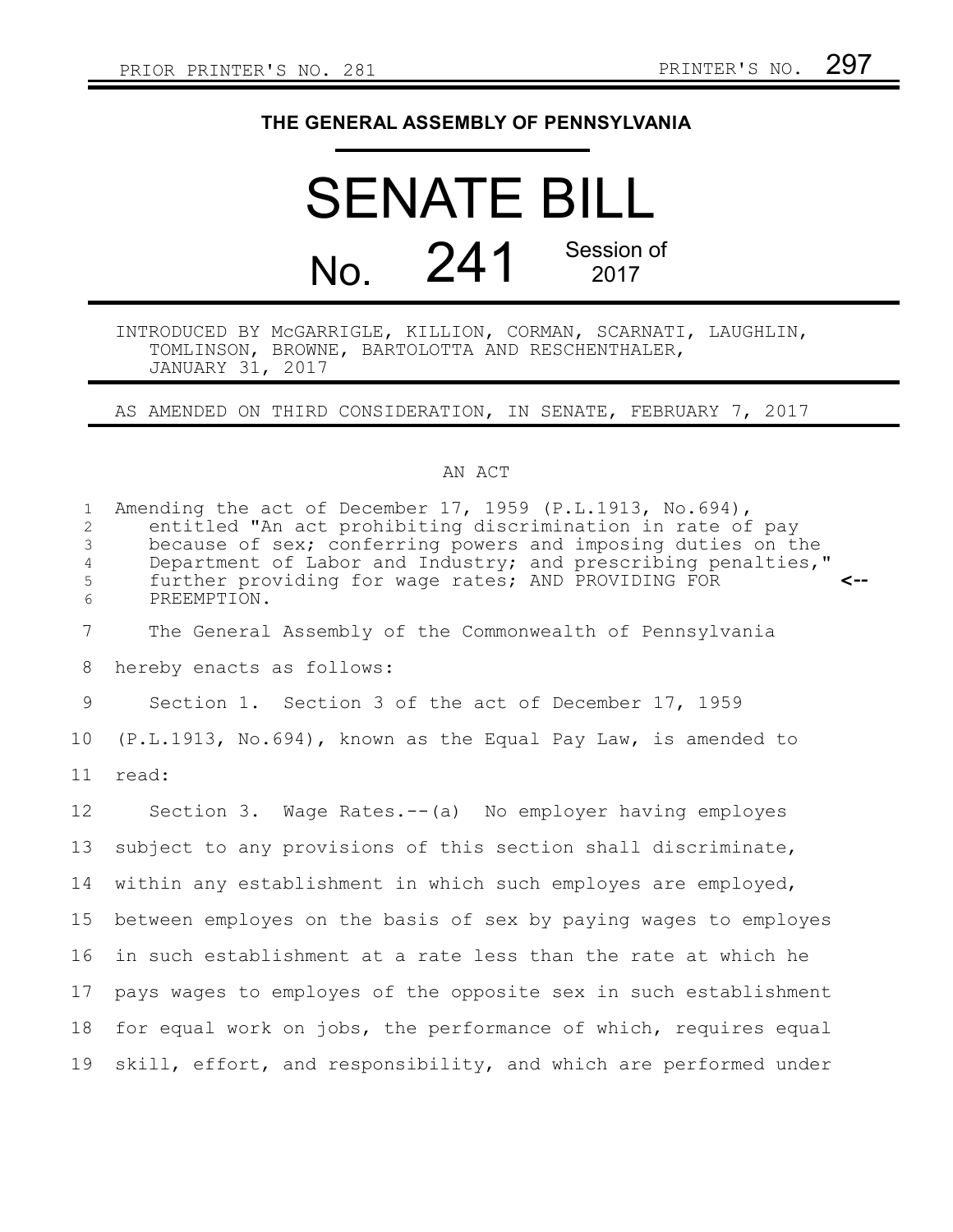similar working conditions, except where such payment is made pursuant to (1) a seniority system; (2) a merit system; (3) a system which measures earnings by quantity or quality of production; (3.1) the level or amount of education, training or experience; or (4) a differential based on any other factor other than sex: Provided, That any employer who is paying a wage rate differential in violation of this subsection shall not in order to comply with the provisions of this subsection, reduce the wage rate of any employe. 1 2 3 4 5 6 7 8 9

(b) No labor organization, or its agents, representing employes of an employer having employes subject to any provisions of this section, shall cause or attempt to cause such an employer to discriminate against an employe in violation of subsection (a) of this section. 10 11 12 13 14

(c) No employer or labor organization may discharge or in any other manner discriminate against any employe for the sole reason that the employe (1) has made a charge or filed any 15 16 17

complaint, or instituted or caused to be instituted any 18

proceeding under or related to this act, including an 19

investigation conducted by the employer, or has testified or is 20

planning to testify or has assisted or participated in any 21

manner in any such investigation, proceeding, hearing or action; 22

or (2) has reasonably inquired about, discussed or disclosed the 23

wages of the employe or another employe. 24

(d) No employer or labor organization shall (1) require, as a condition of employment, that an employe refrain from 25 26

disclosing the amount of the employe's wages; or (2) require an 27

employe to sign a waiver or other document that purports to deny 28

the employe the right to disclose the amount of the employe's 29

wages. 30

20170SB0241PN0297 - 2 -